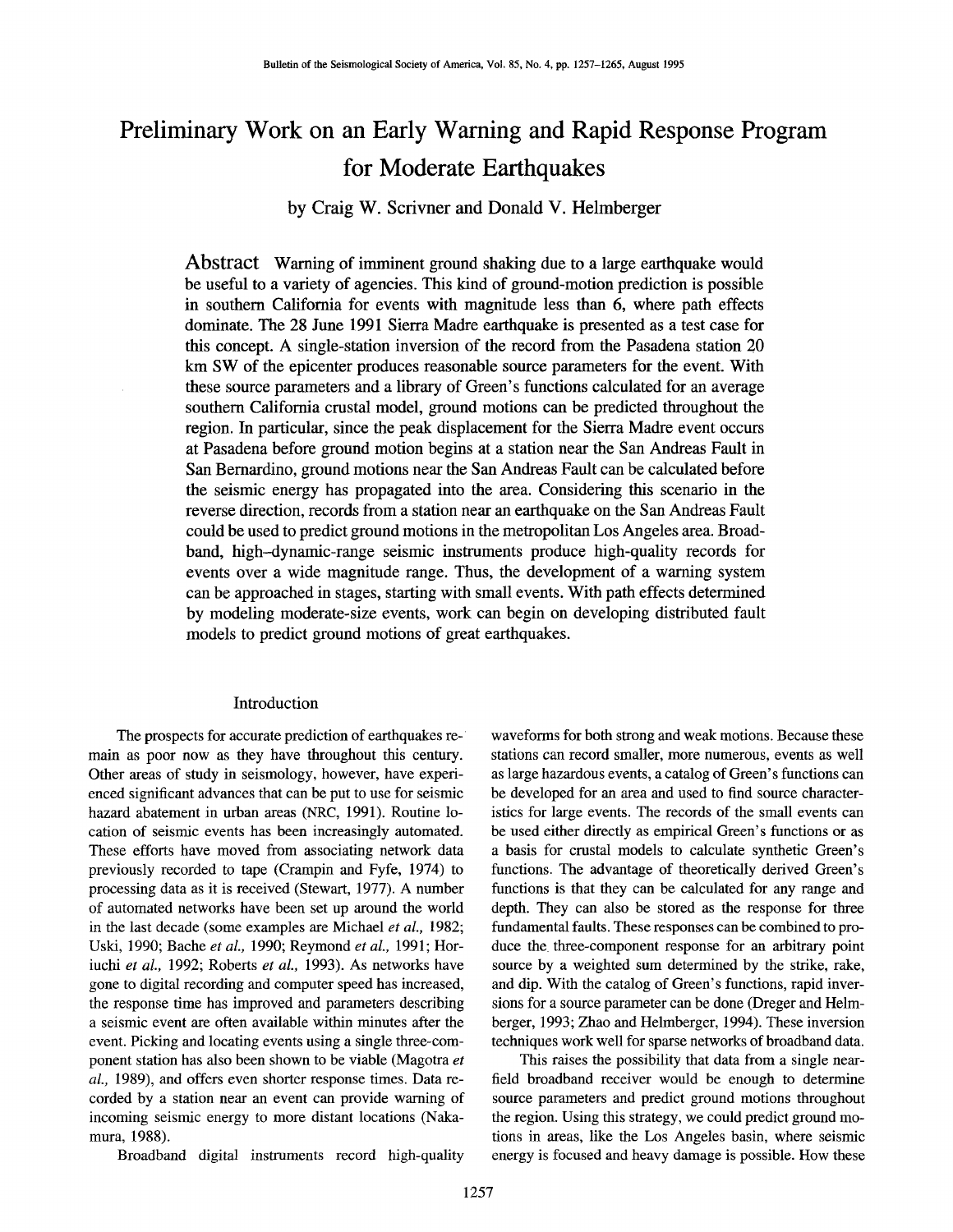predicted ground motions could be used depends on where the event occurred. If the earthquake occurs within an urban area, the calculated ground motions could be useful for rapid assessment of areas of greatest damage. If the earthquake occurs outside an urban area, the ground motions for the urban zone can be calculated before the energy propagates into the area. In this case, the calculations serve as a prediction of imminent ground motions, and warnings could be posted to organizations for emergency machinery shutdown or other response (NRC, 1991). Many cities have been built in the vicinity of faults capable of producing damaging earthquakes. For this reason, the scheme presented here for early warning and ground-motion prediction could be widely applied. The strategy can be considered an extension of studies done with broadband data recorded at regional distances by a single broadband station or a sparse network of them (Ekström et al., 1986). Rather than wait for a complete network solution, estimates are made with data as data are received. More detailed solutions follow after waveforms are retrieved from slower sources of data.

In this article, we begin testing the credibility of the strategy discussed above. We give an example of using data from a single broadband station to invert for the source parameters of strike, rake, and dip. These parameters are used to calculate ground motions for the locations of other receivers, and the calculations are compared with the data from these sites. The source inversion is repeated with increasing amounts of data to show how the source mechanism found in the inversion improves and stabilizes with additional data. The intent of this exercise is to explore the potential within the data for rapid, single-station source inversion. Many of the practical details of developing and implementing a realtime system are not discussed in this article.

#### Outline of Proposed Method

When an earthquake occurs, it must be recognized and located by the closest station. The mechanics of this problem are not discussed in this article. Procedures to pick an event with a single station and determine the backazimuth from the first-motion amplitudes of the three components by rotating the P waves into a tangential node have been developed by Magotra *et al.* (1987) and Nakamura (1988). Kanamori (personal communication) has computer software in development that estimates the location of an event with data from a single broadband station. We use the location generated by this software as the epicenter in our inversion (Ta-

Table 1 Event Location

| Location Method      | Latitude<br>(N) | Longitude<br>(W) |
|----------------------|-----------------|------------------|
| USGS/CIT network     | 34.261          | 117.996          |
| Single station (PAS) | 34.249          | 118.009          |

ble 1). The distance from source to receiver is not known until the S wave arrives, but it would be preferable to start the source inversion as early as possible. At a given moment, after the  $P$  wave and before the  $S$  wave, the time since the P wave constrains a minimum possible distance because we know that a station closer than this distance would already have recorded shear waves. As a result, the inversion can be started with this constraint. The minimum possible range is increased until the S wave arrives and the distance for the single-station inversion can be fixed. With the location of the event determined, the distance and backazimuth from the source to other stations in the network can be calculated. As these stations begin recording the event, the data can be included in the inversion process. The source inversion is repeated with increasing amounts of data. After each inversion, ground-motion predictions are calculated with the source parameters for sites throughout the region.

The inversion technique used in this article does a grid search over the source mechanism parameter space while allowing different segments of the waveform to shift in time independently (Zhao and Helmberger, 1994). The error of the synthetic waveform relative to the data is found for each set of possible source parameters. The grid search is first done with a coarse mesh to roughly determine the global minimum in the error. A search over a finer grid centered on the coarse mesh minimum refines the solution. The general scheme for early warning can be implemented with other inversion techniques. Advantages of the technique of Zhao and Helmberger are that it can work with broadband data, that it can work with arbitrary portions of the data, and that it allows portions of data to shift relative to each other during the inversion. The flexibility with which this technique handles portions of data makes it relatively insensitive to flaws in the crustal model used to calculate Green's functions.

#### Results for Sierra Madre

Figure 1 is a map of southern California with the location of the 28 June 1991 Sierra Madre ( $M = 5.8$ ) mainshock and the TERRAscope broadband seismic stations used in this study. The source mechanism shown was found by Dreger and Helmberger (1991) with the complete waveforms from these stations and refined Green's functions. Table 1 lists the locations of the mainshock hypocenter, as determined by the Southern California Seismic Network (USGS/CIT) and as determined with Kanamori's code. Table 2 lists the locations of the TERRAscope stations. In southern California, realtime warning in urban Los Angeles of a large event on the San Andreas Fault would be helpful. In this article we use the Sierra Madre mainshock as a reciprocal example. It occurred near Los Angeles and was recorded near the San Andreas Fault and beyond it in the southern Sierra Nevada and the Mojave Desert.

The data from the TERRAscope stations are shown in Figure 2. The records are shown with the correct timing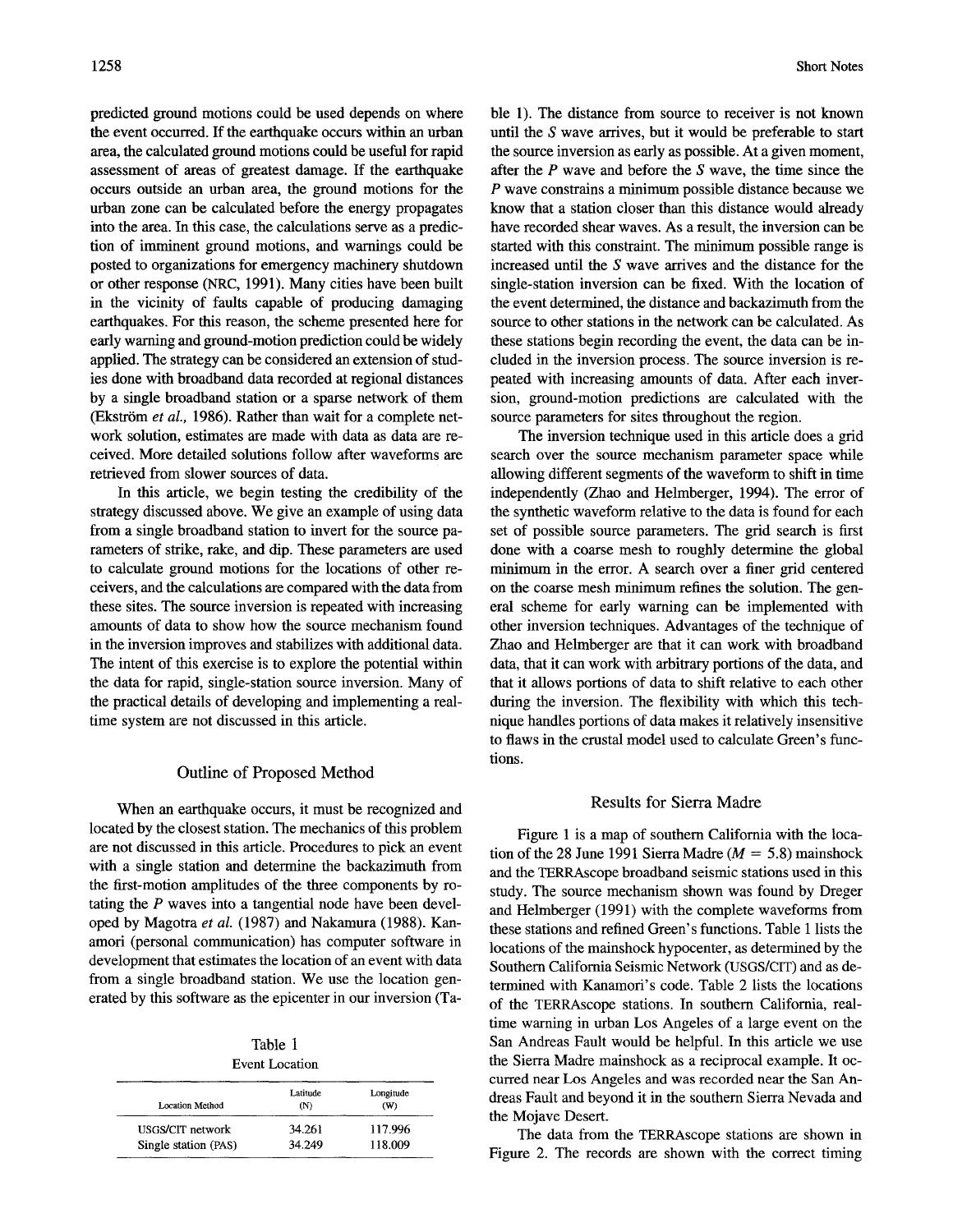relative to the event origin time. The time windows of the four inversions are indicated at the top. In the last inversion the windowing of the data at GSC, ISA, and PFO varies slightly because differences in source-receiver paths affect the  $P$  and  $S$  arrival times. The exact data window is shown for each station by the vertical lines. Each station is plotted at the maximum amplitude for the data at that station.

Figure 3 shows how the estimate of the source mechanism and magnitude of the Sierra Madre mainshock changes with time after the source rupture. The four mechanisms



Figure 1. A map of southern California with the location of the 28 June 1991 Sierra Madre mainshock and the TERRAscope stations used in this study. The source mechanism shown was found by Dreger and Helmberger (1991) with the complete waveforms from these stations and refined Green's functions. The black triangles are stations used in the source inversion of the Sierra Madre event. The white triangles are stations are mentioned in the discussion of basin response in the Discussion section,

Table 2 Station Locations\*

| <b>Station</b> | Description    | Latitude<br>(N) | Longitude<br>(W) | Distance<br>(km) | Azimuth<br>(°) |
|----------------|----------------|-----------------|------------------|------------------|----------------|
| PAS            | Pasadena       | 34.148          | 118.172          | 18.7             | 233            |
| <b>SVD</b>     | Seven Oaks Dam | 34.104          | 117.098          | 84.4             | 100            |
| GSC            | Goldstone      | 35.300          | 116.810          | 160.6            | 42             |
| <b>ISA</b>     | Lake Isabella  | 35.643          | 118.480          | 163.8            | 348            |
| PFO            | Pinon Flats    | 33.609          | 116.455          | 158.9            | 116            |
| <b>USC</b>     | Univ. So. Cal. | 34.019          | 118.286          |                  |                |
| <b>RPV</b>     | Palos Verde    | 33.744          | 118.403          |                  |                |

\*Distance and azimuth from the single-station location of the Sierra Madre mainshock for stations used in inversions.

correspond to inversions with the data available at that time after the event. The radius of the mechanism diagram is proporfional to the seismic moment. The source mechanism found by Dreger and Helmberger (1991) is shown in the upper right corner of the figure. The inversions were done using Green's functions calculated from a standard southern California crustal model (Table 3). The source depth was set to 11 km, since this is about half the thickness of the seismogenic zone in southern California. A triangular source time function lasting 1 sec was convolved with the Green's functions. For the inversions discussed in this article, the duration of the source-time function was determined by inspection of the width of the PAS  $P$  wave, but an estimate of the width of the source time function can be made automatically by finding the time between zero crossings of the P wave. The first inversion solution, based only on the PAS P



Figure 2. Data from TERRAscope stations for the 28 June 1991 Sierra Madre mainshock. The waveforms are plotted relative to the event origin time. The amplitude of each waveform is relative to the maximum value recorded at that station. The arrows at the top indicate roughly the time windows used for the four inversions. The vertical lines for each station indicate the windowing more precisely.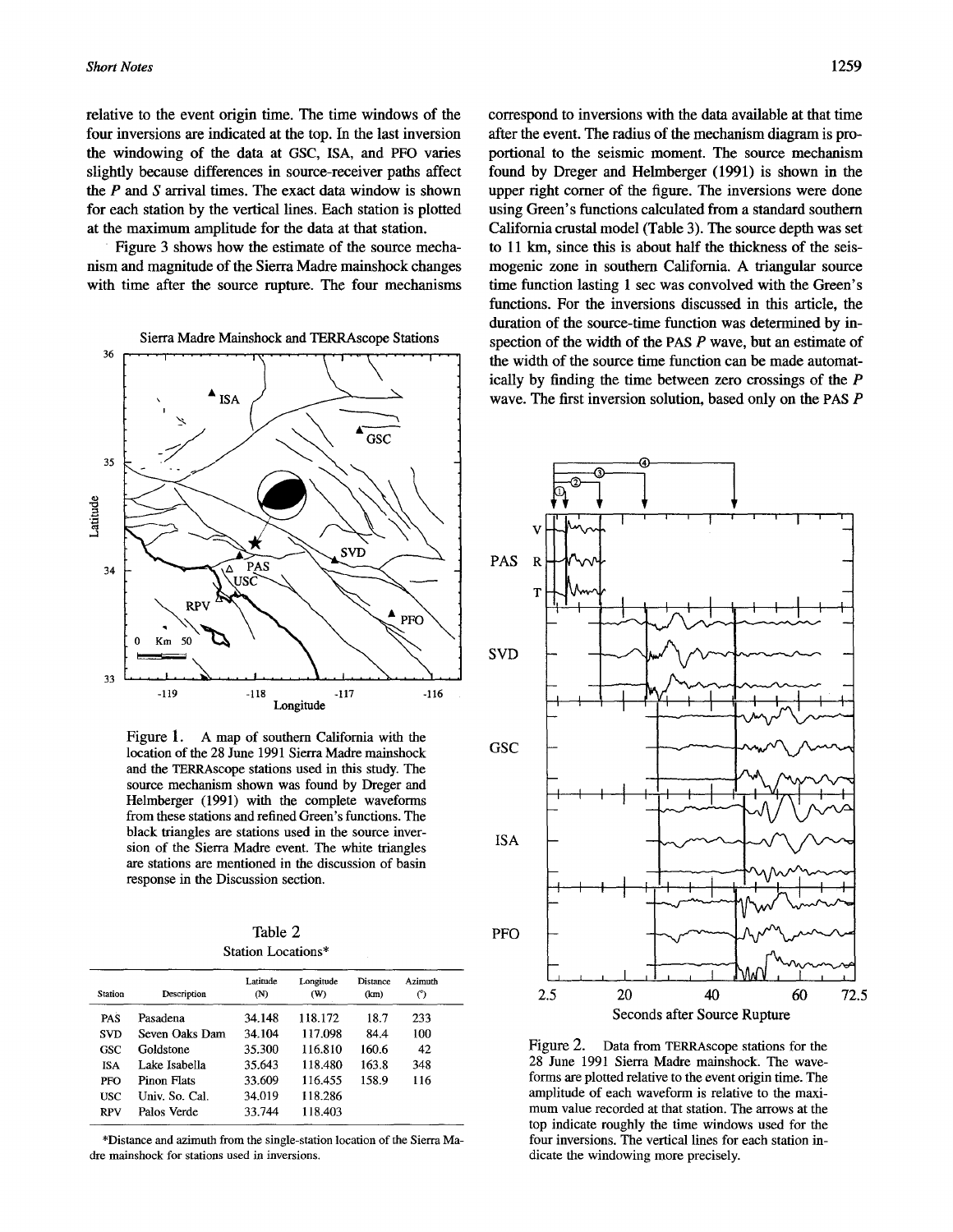wave, has a significant strike-slip component and a seismic moment that is 30% too small. The second inversion is based on the entire PAS record. The strike of this solution is rotated about 180° relative to the first inversion, and the thrust component is slightly greater. The moment is 20% less than that determined by Dreger and Helmberger.

The remaining two mechanisms in Figure 3 indicate how the solution changes with the addition of data from stations SVD and GSC, ISA, and PFO. The strike and rake fluctuate slightly, but the mechanisms remain predominantly thrust. The moment increases by about 20 to 30% over the second mechanism.

Figures 4 through 7 display the evolution of the fit of the synthetic waveforms to data. In these figures the data waveforms for SVD, GSC, ISA, and PFO are offset behind those of PAS by the appropriate relative travel time. This indicates the time it took the wave fronts to propagate to these stations after the Sierra Madre mainshock rupture. The boxes in each figure enclose the data that were used for that inversion. The Green's functions used for station PAS in the first inversion are calculated for a range of 30 km. The actual distance from the Sierra Madre epicenter to the Pasadena station is 20.6 km. The use of the 30-km Green's functions shows what can be done before the range is accurately known (see discussion above). For the remaining inversions we use a range of 20 km, the epicentral distance found with the PAS data (Table 2).

Figure 4 shows data and synthetic waveforms for an



Figure 3. How the estimate of the source mechanism and magnitude of the Sierra Madre mainshock changes with time after the source rupture. The four mechanisms correspond to inversions with the data available at that time after the event. The size of the mechanism is proportional to the seismic moment,  $M<sub>0</sub>$ . The source mechanism found with the complete TERRAscope records from PAS, SVD, GSC, ISA, and PFO (Dreger and Helmberger, 1991) is shown in the *upper right* corner of the figure. The inversions were done using Green's functions calculated from a standard southern California crustal model (Table 3). The Green's functions were calculated for a source of depth 11 km with a triangular source-time function lasting 1 sec.

inversion using only the PAS P waves and 30-km Green's functions. The P-wave segment is so short that only the overall slope of the waveform controls the inversion. Also, the preferred shift of the inversion code between the vertical P-wave data and synthetic waveforms produces an overlap of only a few points. The code automatically rejects such weak fits. The result is that the first inversion is only dependent on the radial  $P$  wave. This is not robust. The predicted waveforms for the unused portions of the data, calculated using this mechanism, are poor fits to the data. Any waveform fit between the data and synthetic waveforms at stations SVD, GSC, ISA, and PFO can only be considered happenstance.

Figure 5 shows the data and synthetic waveforms for an inversion using the entire PAS waveform. The result is definitely more strongly constrained. The source-inversion routine has produced good shear-wave fits for all three components of the inverted data from PAS. The predicted waveforms at the other stations generally compare well with data also. The *Pnl* waveform synthetics for the vertical and radial components of SVD, GSC, ISA, and PFO fit the data as well as they are likely to, given the generic southern California model on which they are based. The most significant misfits are found in the Love waves of SVD and ISA, and the Rayleigh waves of ISA. The inversion solution is nodal for Love waves at SVD and nonnodal for them at ISA, while the data are the opposite. The Rayleigh waves of the radial component of SVD are underestimated by a factor of 3. The amplitude of the other Rayleigh-wave synthetics is within 25% of the amplitude of the data.

Figures 6 and 7 show the inversion results when the SVD *Pnl* data and the whole SVD record and GSC, ISA, and PFO *Pnl* waveforms are included, respectively. The additional data do not improve the overall fit of the synthetics to the data much. Improvements of the Rayleigh wave for ISA are offset by changes in the synthetics for PFO. The inversion fit of the vertical *Pnl* data at PFO (Fig. 7) is odd, but it is not detrimental to the overall waveform shape. Even when the SVD data are included in the inversion, the fit between the data and synthetic waveforms at this station does not improve. This is an indication that the southern California Green's functions are not as appropriate for this station as for the others. They are clearly good enough, though, that the SVD data do not make the inversion results worse. Station SVD was not placed at its location because of optimal site conditions. It was placed there to monitor ground mo-

Table 3 Southern California Crustal Model

| V,<br>(km/sec) | V.<br>(km/sec) | Ω<br>(g/cm <sup>3</sup> ) | Depth<br>(km) |
|----------------|----------------|---------------------------|---------------|
| 5.5            | 3.18           | 2.40                      | 0.0           |
| 6.3            | 3.64           | 2.67                      | 5.5           |
| 6.7            | 3.87           | 2.80                      | 16.0          |
| 7.8            | 4.50           | 3.00                      | 35.0          |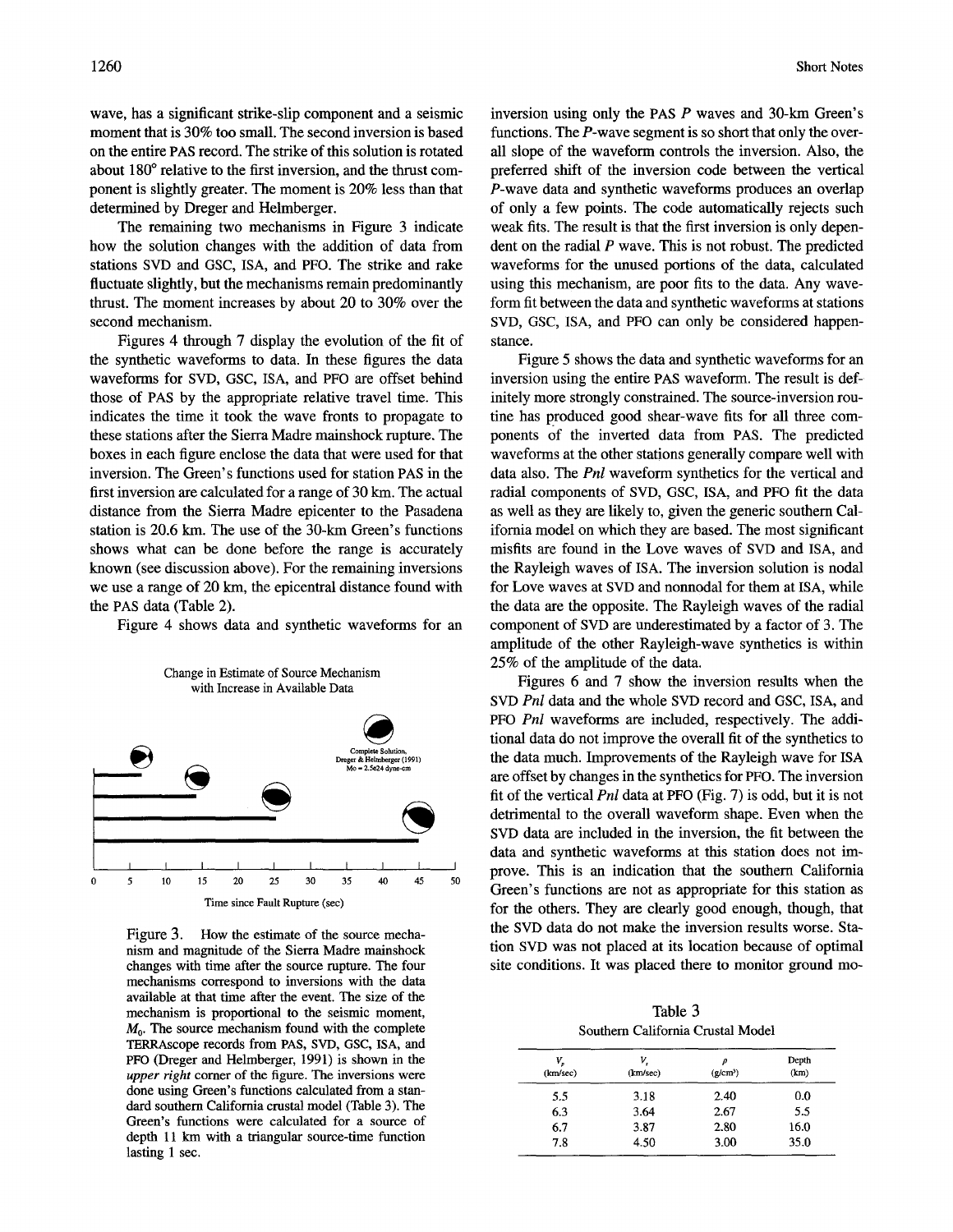tions at the Seven Oaks Dam site. Since 1991, the size of the broadband network in southern California has grown dramatically. Station density has improved to the point that more desirable sites can be chosen for early-warning-rapidresponse monitoring.

#### Discussion

The Sierra Madre earthquake is the focus of this article because its location provides the right geometry to compare solutions based on near-source data and data recorded at San Andreas-to-Los Angeles distance. It is also large enough to be recorded at regional distances, so there is a well-determined complete solution as a reference. It is not an unusually good event for a single-station source determination. The inversion for data from just one local station would be better if the Green's functions were refined for that particular area. This can be done with small events or a previous moderate event in the area. For the path from the Sierra Madre mainshock to PAS, for example, Dreger and Helmberger (1991) use Green's functions calculated for a model based on the 1988

Upland earthquake sequence to the east (Dreger and Helmberger, 1990).

Another refinement would be incorporating the effects of local receiver structure in ground-motion predictions. The effect on waveforms of lateral heterogeneities in the crust can be significant. As an example, the change in the response due to the Los Angeles basin is dramatic when records are compared from the PAS and USC TERRAscope stations. Weak motions can be used to develop transfer functions needed to map hard rock response, such as at PAS or RPV, into the basin response, such as at USC. Incorporating local receiver structure would be based on a catalog of either empirical Green's functions or theoretical Green's functions calculated from a velocity model of the receiver structure. Empirical Green's functions would be recordings of small events on the perimeter of the receiver structure. Creating a catalog of empirical Green's functions is most feasible in areas with a dense network of broadband stations. Theoretical Green's functions are more flexible than empirical Green's functions because they can incorporate arbitrary source parameters. If the receiver structure is complex, however, it may be very difficult to model it adequately. Figure





Figure 4. Data and synthetic waveforms for the inversion using only the PAS *Pnl*  waveforms. The source mechanism found is strike ( $\Phi$ ) = 305°, dip ( $\delta$ ) = 55°, rake ( $\lambda$ ) = 150°, and seismic moment ( $M_0$ ) = 1.9 × 10<sup>24</sup>. The data waveforms for SVD, GSC, ISA, and PFO are offset behind those of PAS by the appropriate relative travel time. This indicates when energy arrived at these stations after the Sierra Madre mainshock rupture. The boxes around the P-wave portion of the PAS vertical and radial components outline the data used for this inversion. The box on the vertical component is dashed to indicate that the inversion code rejected the fit within this window automatically (see text).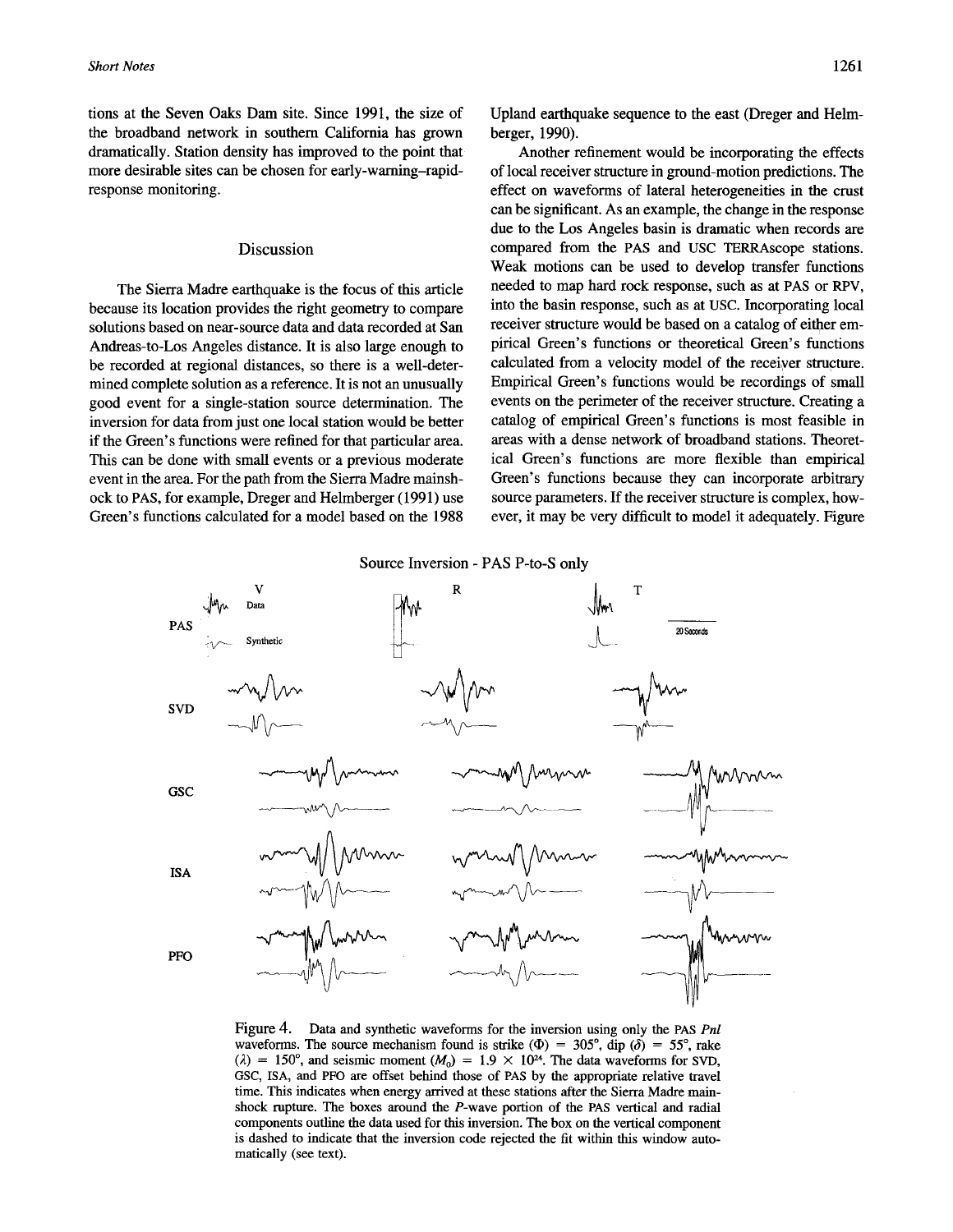

Figure 5. Data and synthetic waveforms for the inversion using the entire PAS waveform. The source mechanism found is  $\Phi = 130^{\circ}$ ,  $\delta = 50^{\circ}$ ,  $\lambda = 130^{\circ}$ , and  $M_0 =$  $2.1 \times 10^{24}$ .



Figure 6. Data and synthetic waveforms for the inversion using the entire PAS record and the *Pnl* portion of the SVD waveforms. The source mechanism found is  $\Phi = 100^{\circ}$ ,  $= 45^{\circ}, \lambda = 90^{\circ}$ , and  $M_0 = 2.5 \times 10^{24}$ .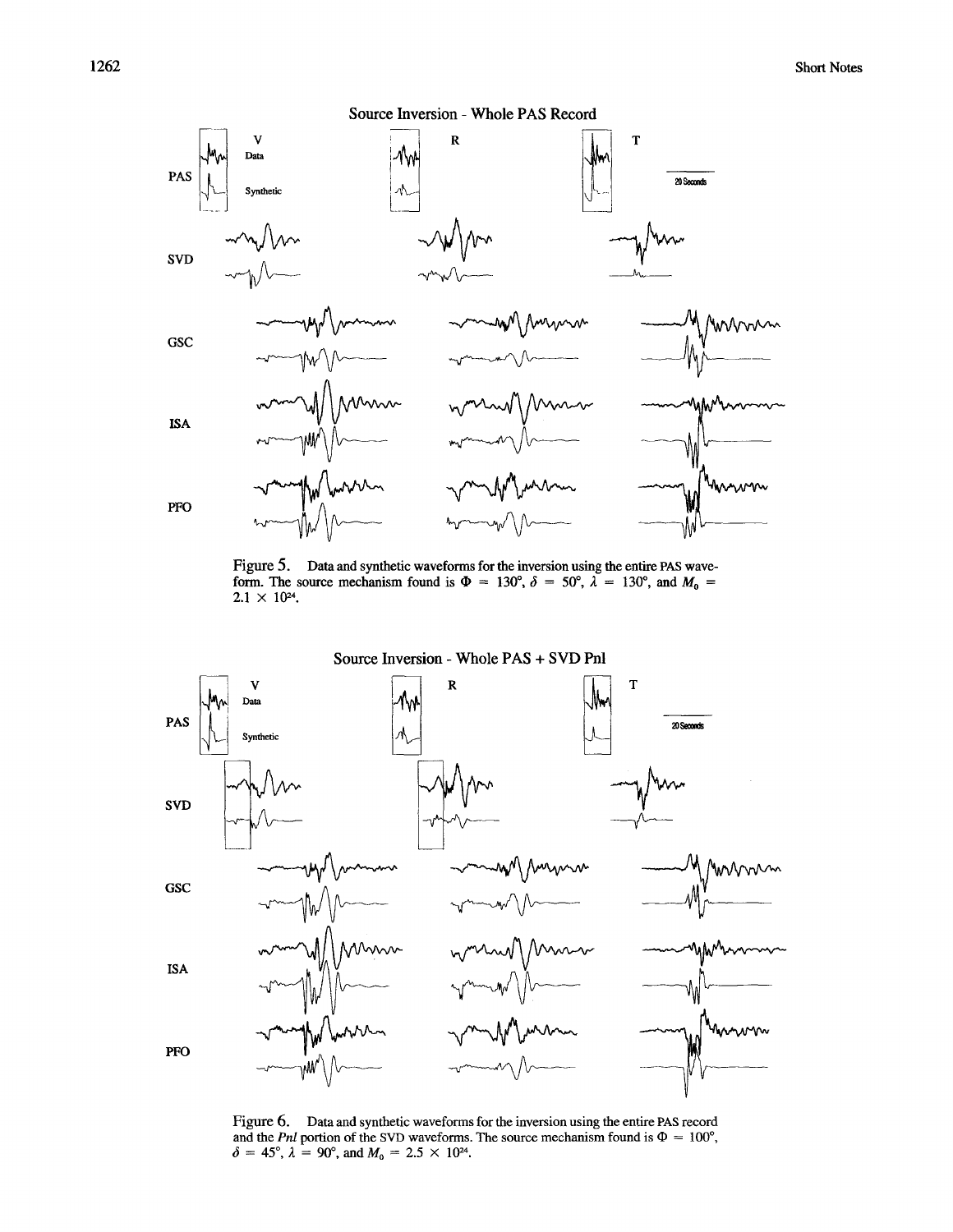*Short Notes* 1263



Figure 7. Data and synthetic waveforms for the inversion using the entire PAS and SVD records and the *Pnl* portion of the GSC, ISA, and PFO data. The source mechanism found is  $\Phi = 130^{\circ}, \delta = 60^{\circ}, \lambda = 115^{\circ}$ , and  $M_0 = 2.7 \times 10^{24}$ .



Figure 8. Comparison of a USC displacement record with a convolution of the PAS record with a theoretical response for the Los Angeles basin. The USC and PAS records are from a 21 August 1993 event  $(M = 4.2)$  on the San Andreas Fault near Palm Springs. The basin response is from Scrivner and Helmberger (1994).

8 shows the convolution of a theoretical two-dimensional basin response with a record from station PAS. It is compared with the record at the USC station in the city of Los Angeles. The basin response was generated by modeling the  $M = 5.3$ aftershock of the 1987 Whittier Narrows sequence just east of Los Angeles (Scrivner and Helmberger, 1994). The earthquake that this response is convolved with is a  $M = 4.2$ event that occurred on 21 August 1993 on the San Andreas Fault near Palm Springs. The convolved waveform compares well with the USC data for about 15 sec after the S wave, but it does not match the long duration of the USC data.

Dreger and Helmberger (1991) filtered the data from stations SVD, GSC, ISA, and PFO with the response of a Press-Ewing 30-90 instrument to remove the effect on the inversion of high-frequency waves. An inversion based on long-period data is more stable than an inversion with broadband data. Green's functions from simple one-dimensional models do not contain the high-frequency waves to match broadband data. Small shifts between the data and synthetic waveforms can have a big effect on the waveform fit param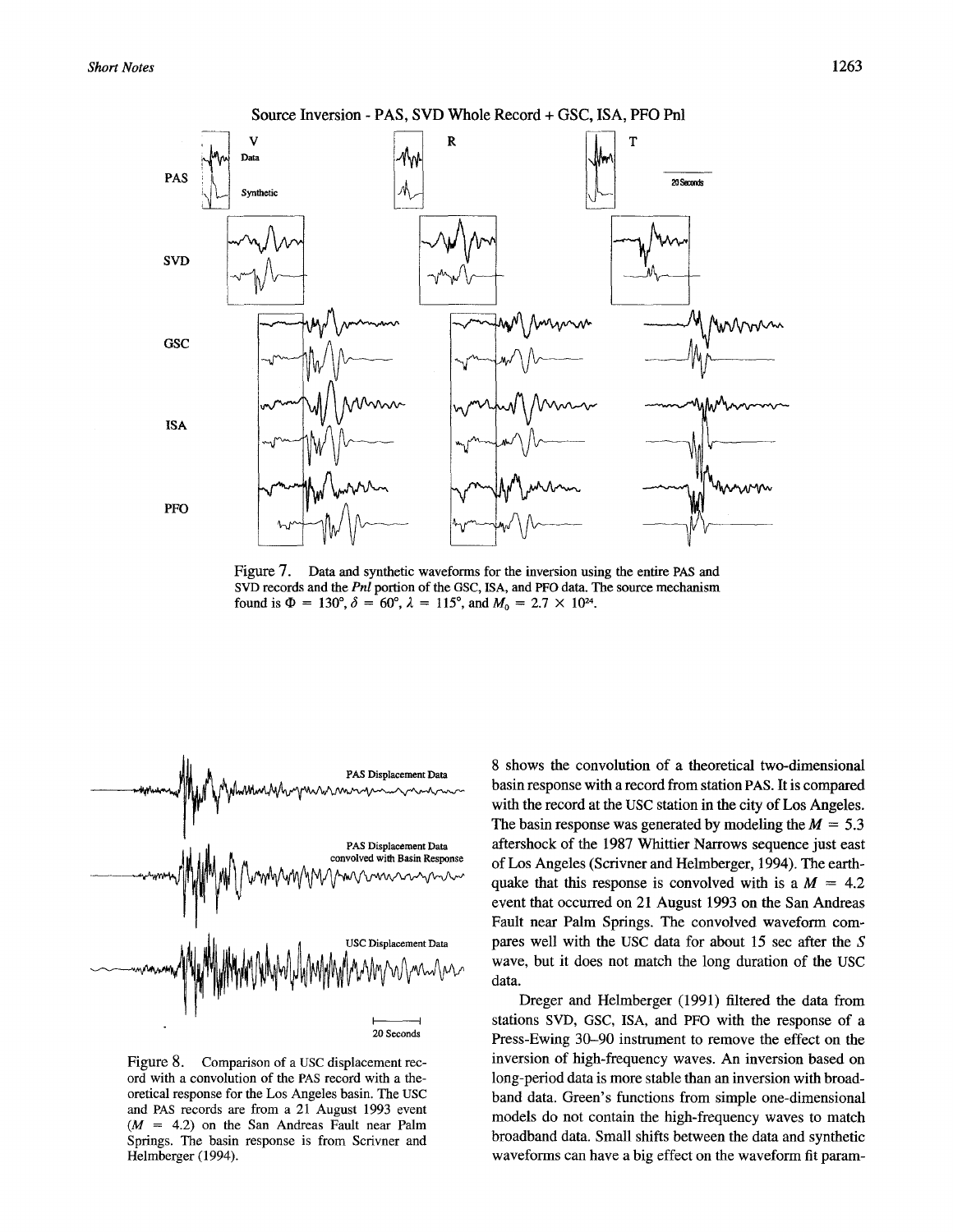eter. The width of the source time function is a less important factor in a long-period inversion because the comer frequency of the source is higher than the frequency band of the data and the source time function is smoothed out. An additional advantage of working with filtered data is that long-period data can be sampled more sparsely, and, after the initial delay to do the filtering and decimation, the inversion is computationally quicker. Zhao and Helmberger (1994) have compared long-period and broadband inversions of the Sierra Madre mainshock and other events.

However, there are advantages to working with broadband data. Much of the information in data from stations near the earthquake is in higher frequencies than are retained by long-period instruments. Utilizing this information, though, does depend on having adequate Green's functions. Broadband data are available for small events with high corner frequencies that would be swamped by noise on longperiod records. These smaller events are potentially useful as test and calibration events for the system. Broadband data also contain the frequency content to attack more subtle questions about an event, such as directivity and determination of the fault plane. Song and Helmberger (1995) have developed a technique to make rapid determinations of source dimensions and directivity.

In the results shown here the depth and source-time functions are fixed for all inversions. The inversion does not solve for these parameters, but repeated inversions can be done for different depths and source time functions to find the best fit. With improved Green's functions around the closest station, the depth estimate of the event can be improved. In order to do repeated inversions, the inversion code must run quickly. The inversions discussed in this article were run on a Sun SPARCstation 2 and a SPARCstation 10. On a SPARCstation 2, the inversion of the whole PAS waveform took 23 sec. On a SPARCstation 10, this inversion took only 12 sec. These times are only for the inversion itself and do not account for data transfer and preprocessing.

A number of real-time broadband systems are presently being installed in urban regions around the world. These stations are capable of recording both strong and weak motions. Since weak motions are common, a catalog of Green's functions (empirical and theoretical) can be built for the region. This would include developing transfer functions needed to map hard rock response to nearby soft soil or basin sites. Using the Los Angeles area as an example, the strategy discussed in this article suggests that it is possible to predict the ground motions in the Los Angeles basin for an earthquake on the San Andreas Fault more rapidly than the seismic energy can propagate to the basin. This article is intended to be the first step in testing the credibility of this strategy.

Unfortunately, the whole system can fail for many reasons. Large events require distributed source models that are more complicated than point source models adequate for small events. For large events it becomes more difficult to separate propagation effects from source effects. Also, the event could occur in a basin. In this case it would be difficult to invert the waveform from the nearest station for source parameters. The USC record of the 17 January 1994 Northridge earthquake is an example of this (Song *et al.,* 1995). A nearby station may also stop working, as happened to station RPV prior to the Northridge event. We think these problems can be overcome as broadband systems mature and more broadband data are modeled.

#### Acknowledgments

We thank Hiroo Kanamori for his comments on this article. This research was supported by the Southern California Earthquake Center, U.S. Geological Survey Grant Number 1434-93-G-2322, and CURIE-Kajima. This is Contribution No. 5403, Division of Geological and Planetary Sciences, California Institute of Technology, Pasadena, California.

#### References

- Bache, T. C., S. R. Bratt, J. Wang, R. M. Fung, C. Kobryn, and J. W. Given (1990). The intelligent monitoring-system, *Bull. Seism. Soc. Am.* 80, 1833-1851.
- Crampin, S. and C. J. Fyfe (1974). Automatic analysis of tape-recordings from seismic networks, *Geophys. J. R. Astr. Sac.* 39, 155-168.
- Dreger, D. and D, V. Helmberger (1990). Broadband modeling of local earthquakes, *Bull. Seism. Soc. Am.* 80, 1162-1179.
- Dreger, D. and D. V. Helmberger (1991). Source parameters of the Sierra Madre earthquake from regional and local body waves, *Geophys. Res.*  Lett. 18, 2015-2018.
- Dreger, D. and D. V. Hetmberger (1993). Determination of source parameters at regional distances with three-component sparse network data, *J. Geophys. Res.* 98, 8107-8125.
- Ekström, G., A. M. Dziewonski, and J. M. Stein (1986). Single station CMT: application to the Michoacan, Mexico, earthquake of September 19, 1985, *Geophys. Res. Lett.* 13, 173-176.
- Horiuchi, S., T. Matsuzawa, and A. Hasegawa (1992). A real-time processing system of seismic-wave using personal computers, J. *Phys. Earth* 40, 395-406.
- Magotra, N., N. Ahmed, and E. Chael (1987). Seismic event detection and source location using single-station (three-component) data, *Bull. Seism. Soc. Am.* 77, 958-971.
- Michael, A. J., S. P. Gildea, and J. J. Pulli (1982). A real-time digital seismic event detection and recording system for network applications, *Bull. Seism. Soc. Am.* 72, 2339-2348.
- Nakamura, Y. (1988). On the urgent earthquake detection and alarm system (UrEDAS), in *Proc. of the 9th World Conference on Earthquake Engineering,* 2-9 August 1988, Tokyo-Kyoto, Japan, Vol. VII.
- National Research Council (1991). Real-time earthquake monitoring: early warning and rapid response, Committee on Seismology, National Academy Press, Washington, D.C., 52 pp.
- Reymond, D., O. Hyvernaud, and J. Talandier (1991). Automatic detection, location and quantification of earthquakes: application to tsunami warning, *Pure Appl. Geophys.* 135, 361-382.
- Roberts, R. G., A. Lindfors, A. Christoffersson, R. Bodvarsson, and S. T. Rognvaldsson (1993). 3-component data as an aid to seismic event detection and association: a case-study using data from the SIL (Iceland) network, *Comput. Geosci.* 19, 123-134.
- Scrivner, C. W. and D. V. Helmberger (1994). Seismic waveform modeling in the Los Angeles basin, *Bull. Seism. Soc. Am.* 84, 1310-1326.
- Song, X., L. Jones, and D. V. Helmberger (1995). Source characteristics of the January 17, 1994 Northridge earthquake from regional broadband modeling, *Bull. Seism. Soc. Am.* (submitted for publication).
- Song, X. and D. V. Helmberger (1995). Source estimation of finite faults from broadband regional networks, *Bull. Seism. Soc. Am.* (submitted for publication).